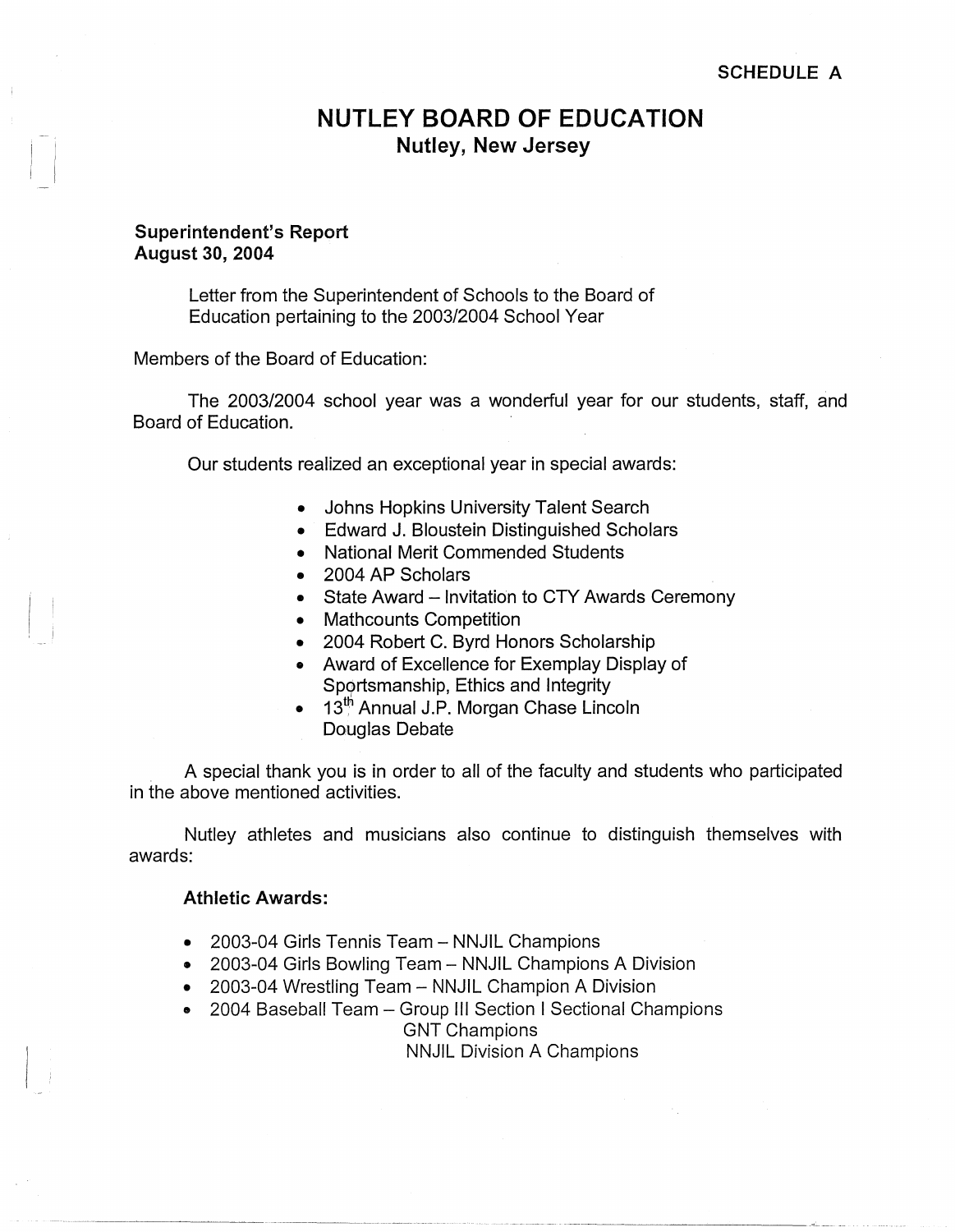#### **Music Awards**

• 2004 NJ All State Chorus - Diane Aragona Daniel Rohe

### **Music Department Group Performances**

- Cavalcade of Bands Championships, Williamsburg VA Orchestra, Jazz Lab Combo and Concert Band received a first place trophy Winter Guard placed third Raider Marching Band placed second
- In June, the Madrigals performed in London England for ten days
- FMS and NHS Concert Choir and NHS Choralettes performed at Carnegie Hall

Additional positive information pertaining to students proceeding to higher education and the scholarships they received, continues to be revealing and is reflected in the following pages. Please note that 90.8 percent of students will be going on to higher education and that they have been offered a total of \$3,570,689 in scholarship awards. Our graduates continue to attend a diverse array of quality academic institutions throughout the nation.

Curriculum development occurred in the following areas:

- K-3 Language Arts Literacy Guided Reading
- 1-6 Alternate Instructional Strategies in Math
- 7-12 Business Education Curriculum
- K-12 Family Life/Chemical Health Curriculum
- Social Studies Curriculum NJ Studies/World Cultures

·---------------~-------

- Core Curriculum Content Standards
- Facilities Plan Franklin Middle School
- District Technology Plan
- New District Handbook, New Policies/Procedures
- K-12 World Language Curriculum
- AP Statistics
- IT Essentials
- Advanced Culinary Arts
- Cast IV Production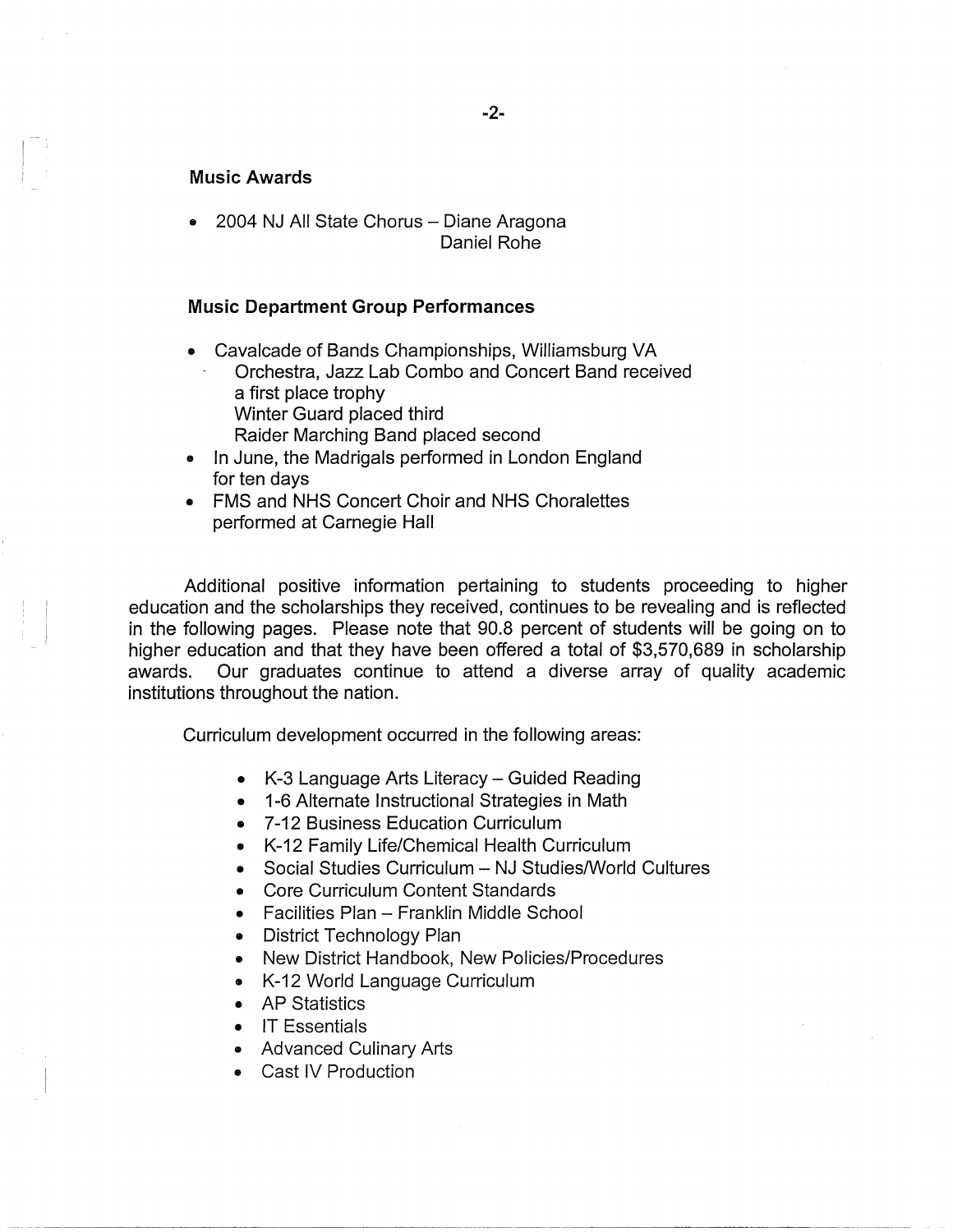The following initiatives continue to be implemented:

- No Child Left Behind (NCLB)
- Gifted and Talented K-3
- Montclair State University The New Jersey Network for Educational Renewal
- Seton Hall Project Acceleration
- Cisco Networking Academy Program-Levels 1 & 11
- C.A.S.T. Communications Arts & Science Training-Levels 1, 11 &111
- World Languages (Elementary Schools/Seventh Grade)
- Character Education
- Music Programs Madrigals/Jazz Ensemble
- Five Year Facilities Plan/Bond Referendum
- NJ State Mentoring Program
- AP Macro Economics
- Archaeology of Ancient World
- AP Environmental Science
- Transition Program/Clara Maass
- Staff Professional Development
- Revised Emergency Management Plan
- Summer Enrichment Program
- Alcohol

As we begin the 2004/2005 academic year, our school community can be certain that our excellent staff will continue its commitment to the development of our students.

Kathleen C. Serafino, Ph.D.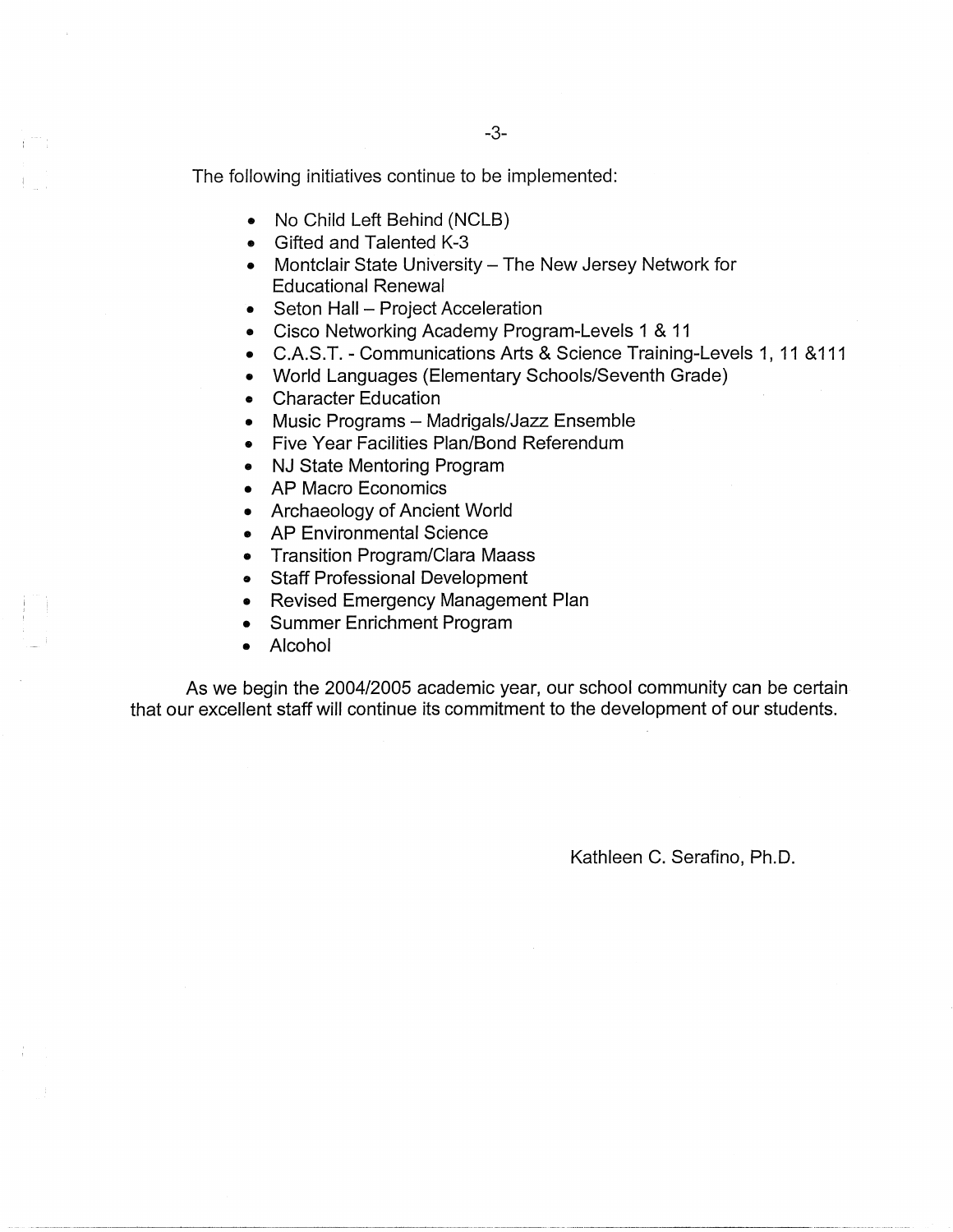# **REPORT ON COLLEGE ADMISSIONS**

# **CLASS OF 2004**

| TOTAL APPLICANTS PURSUING HIGHER EDUCATION 287                |   |            |
|---------------------------------------------------------------|---|------------|
| % OF CLASS OF 2004 GOING ON TO POST-SECONDARY EDUCATION 90.8% |   |            |
|                                                               |   | (67.7%)    |
|                                                               |   | $(15.2\%)$ |
|                                                               |   | $(7.9\%)$  |
|                                                               |   | $(1.3\%)$  |
|                                                               |   | $(5.4\%)$  |
|                                                               | 8 | $(2.5\%)$  |
|                                                               |   |            |

# **REPORT ON SCHOLASTIC AWARDS**

## **NUTLEY HIGH SCHOOL GUIDANCE DEPARTMENT**

## **CLASS OF 2004**

SCHOLARSHIPS \$3,570,689 GRANTS 24,000 \$3,594,689

## \$3,594,689

OFFERS ACCEPTED \$2,047,984

OFFERS DECLINED 1,546,705

-----~-~~--------- ------ ------------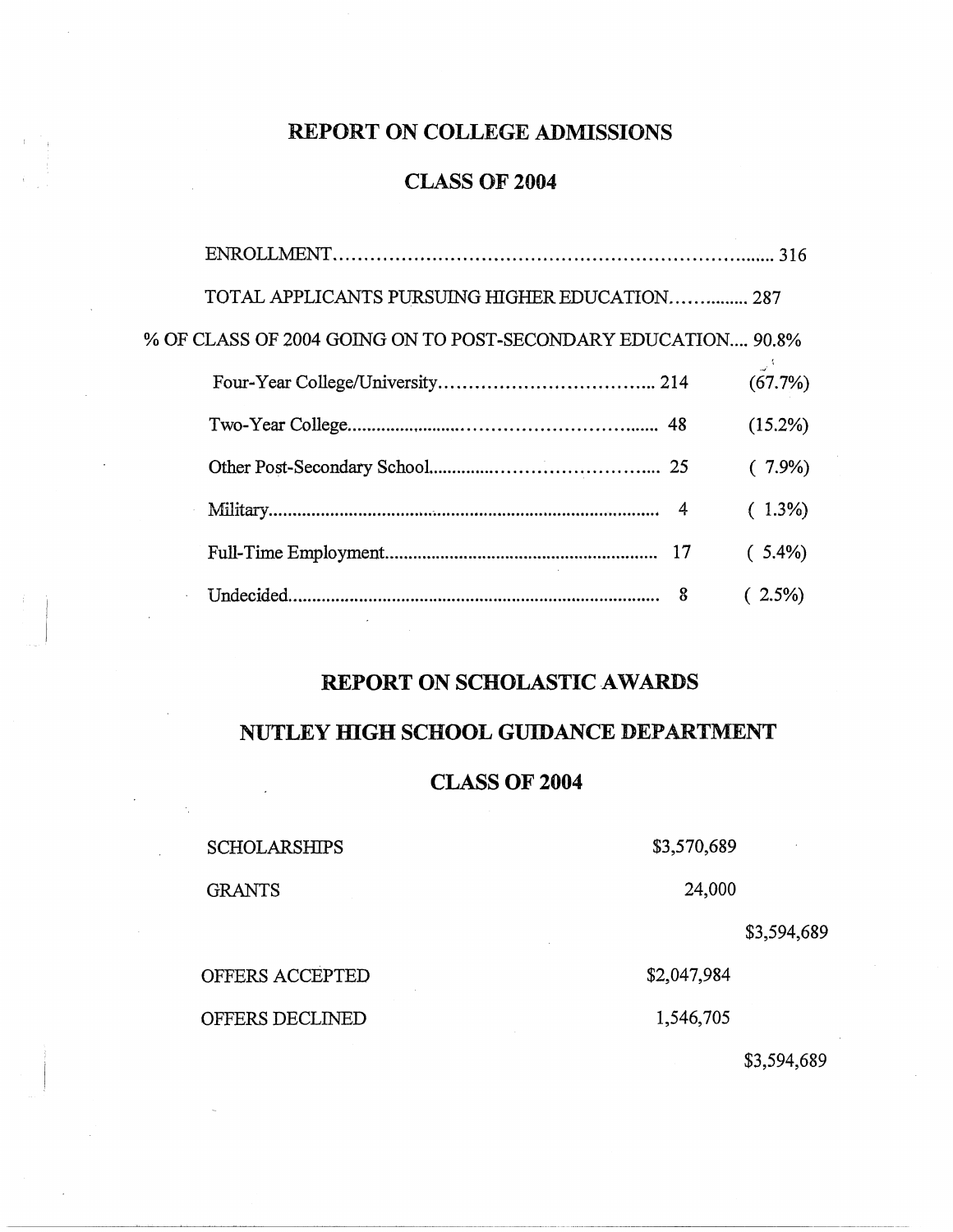#### NUTLEY PUBLIC SCHOOLS OFFICE OF THE SUPERINTENDENT

To: Members of the Nutley **Date:** Date: JUNE 28, 2004 School community

From: The Nutley Board Of Education Subject: 2003/2004 Student

Achievement Test Scores

### **NATIONAL**

#### TERRANOVA TEST 2004 National Percentile of Mean NCE

|                    | Grade | 1  | $\overline{2}$ | $\overline{3}$ | $\overline{4}$ | $\overline{5}$ | 6  | $\overline{1}$ | $\overline{9}$ | <u> 10</u> |
|--------------------|-------|----|----------------|----------------|----------------|----------------|----|----------------|----------------|------------|
| Reading            |       | 89 | 84             | 82             | 73             | 78             | 77 | 79             | 75             | 80         |
| Language Arts      |       | 92 | 86             | 84             | 78             | 79             | 84 | 79             | 79             | 83         |
| <b>Mathematics</b> |       | 90 | 86             | 83             | 81             | 79             | 83 | 80             | 80             | 85         |
| Total              |       | 93 | 88             | 86             | 80             | 81             | 84 | 82             | 81             | 85         |
| Science            |       | 83 | 77             | 77             | 74             | 75             | 72 | 67             | 75             | 71         |
| Social Studies     |       | 85 | 84             | 71             | 69             | 71             | 74 | 70             | 72             | 76         |

#### Grade 4 NJ ASK Results 2003/2004

|                    | % Part. Prof.<br>General Ed | ALL  | % Prof.<br>General Ed | ALL  | % Adv. Proficient<br>General Ed | ALL  | Total % Prof.<br>General Ed | ALL  |
|--------------------|-----------------------------|------|-----------------------|------|---------------------------------|------|-----------------------------|------|
| Language Arts      | 2.5                         | 9.5  | 95.8                  | 90.5 | 17                              | -2.0 | 97.5                        | 92.5 |
| <b>Mathematics</b> | 17.2                        | 22.6 | 54.6                  | 52.4 | 28.2                            | 25.0 | 82.8                        | 77 4 |

### Grade 8 GEPA Summary Results 2003/2004

|                    | % Part. Prof.<br>General Ed | ALL  | % Prof.<br>General Ed                                            | ALL  | % Adv. Proficient<br>General Ed | ALL  | Total % Prof.<br>General Ed | ALL  |
|--------------------|-----------------------------|------|------------------------------------------------------------------|------|---------------------------------|------|-----------------------------|------|
| Language Arts      | 8.3                         | 14.0 | 86.9                                                             | 81.7 | 4.8                             | 4.3  | 91.7                        | 86.0 |
| <b>Mathematics</b> | 17.6                        | 23.6 | 57.8                                                             | 54.1 | 24.6                            | 22.2 | 82.4                        | 76.3 |
| Science            | 8.6                         | 12.3 | 59.4                                                             | 59.0 | 31.9                            | 28.8 | 91.3                        | 87.8 |
|                    |                             |      | $O_{\text{model}}$ (4.110DA $O_{\text{model}}$ , D. 4. 0000 0004 |      |                                 |      |                             |      |

#### Grade 11 HSPA Summary Results 2003/2004

|                    | % Part. Prof.<br>General Ed | ALL  | % Prof.<br>General Ed | ALL  | % Adv. Proficient<br>General Ed | ALL  | Total % Prof.<br>General Ed | ALL  |
|--------------------|-----------------------------|------|-----------------------|------|---------------------------------|------|-----------------------------|------|
| Language Arts 1.8  |                             | 12.2 | 79.4                  | 71.5 | 18.8                            | 16.3 | 98.2                        | 87.8 |
| <b>Mathematics</b> | 8.5                         | 17 7 | 62.1                  | 56.3 | 29.4                            | 26.0 | 91.5                        | 82.3 |

Results such as these are due to a great total effort and we wish to thank everyone.

achievement test scores-2003-2004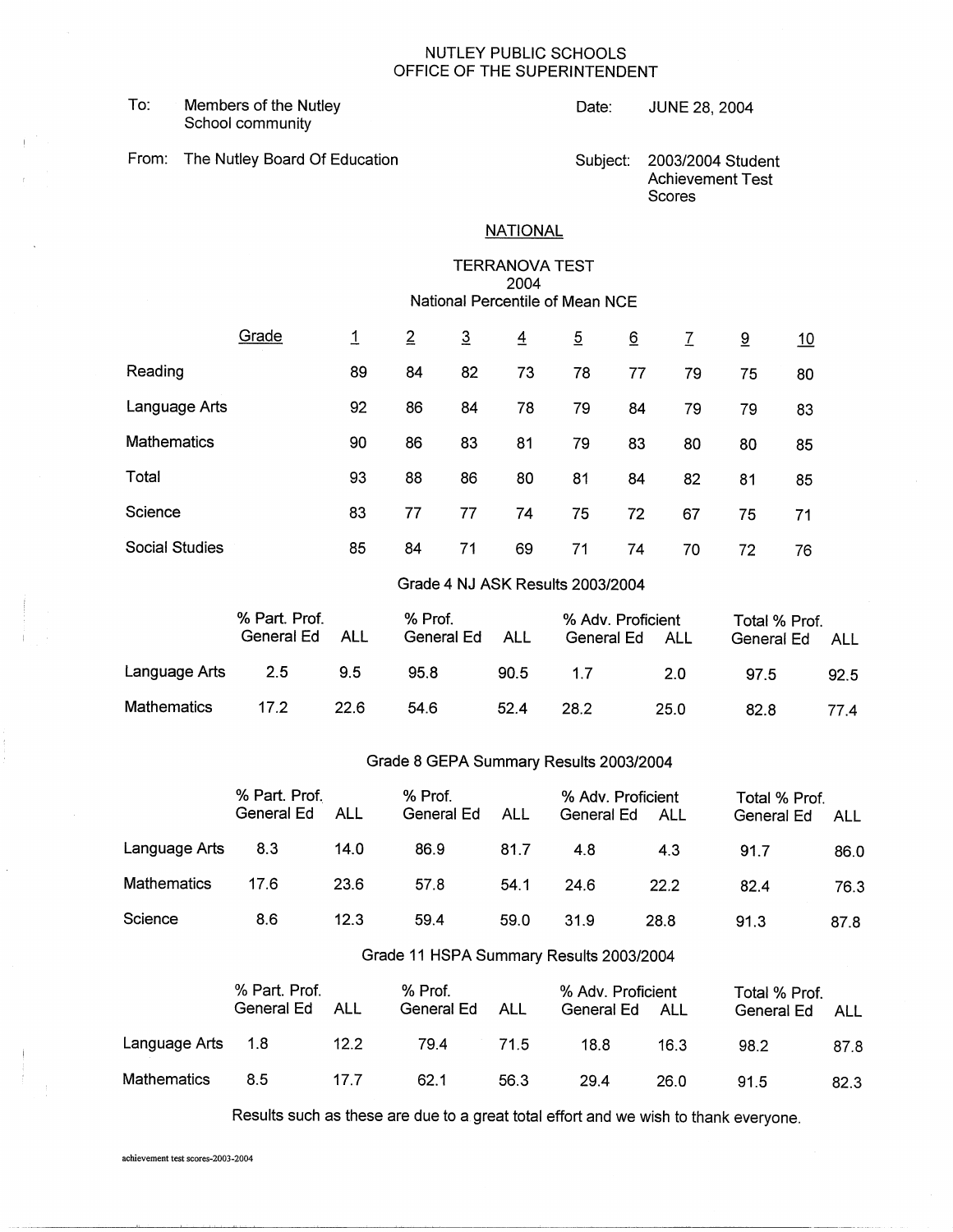## **NUTLEY PUBLIC SCHOOLS Nutley, New Jersey 07110**

### **2004/2005 PRIORITIES**

### **CONTINUING PRIORITIES**

- Implementation of district five year facilities plan
- Implementation of revised Board of Education policy manual
- Implementation of revised District Hand Book with new Policies/ Procedures
- Implementation of state-mandated school objectives(2) for each school
- Implementation of School District Web-Site Program
- Implementation of 7-12 Music Curriculum, Instrumental/Choral
- Implementation of District Harassment, Intimidation and Bullying Program
- Implementation of District Revised Emergency Management Plan
- Implementation of Social Studies Curriculum, World Cultures & World History
- Implementation of Family Life Curriculum Grades K-12
- Implementation of Alternate Instructional Strategies in Math Program Gr. 1-6
- Implementation of Language Arts Literacy and Guided Reading Program, Grades K-3
- Implementation of Transition Program/Clara Maass
- Implementation of World Language Curriculum Grades K-12
- Implementation of Business Education Curriculum, Grades 7-12
- Implementation of High School AP Statistics Course
	- Implementation of High School Information Technology Essentials Course
- Implementation of Electronics Publication Course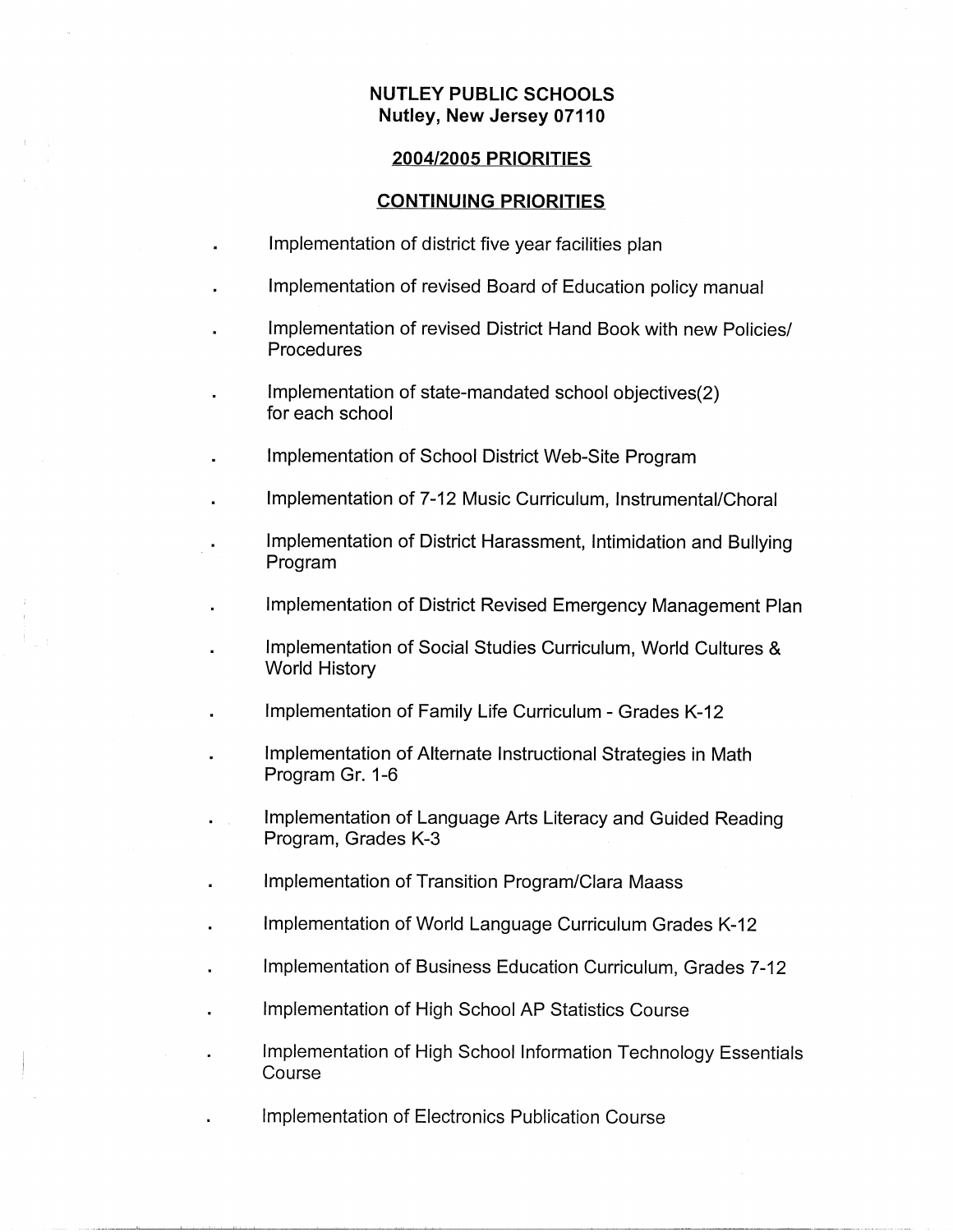- Implementation of Personal Finance Course
- Implementation of Franklin Middle School Life Center Career Educational Course, Grade 8
- Implementation of Core Curriculum Content Standards, K-12

### **NEW PRIORITIES**

- Review of Facilities Plan Franklin Middle School
- Review of District Technology Program Distance Learning, K-12
- Review of Science Curriculum Grades K-6
- Review of Mathematics Curriculum Grades K-6
- Review of Library Media Skills Program Grades K-12
- Review of Language Arts Literacy Grades K-3
- Review of Gifted and Talented, Grades K-3
- Review of High School Culinary Arts Program, Grades 9-12
	- Review of Additional Alternate Instructional Strategies in Math, Calendar Math - Grades K - 3
		- Review of Differentiated lnstruction./lnclusion Instructional Strategies - Grades K-6
- Review of World Language Spanish for Spanish Speakers i&2 Program - Grades 9-12 and AP Italian

#### **OTHER IMPORTANT CURRICULUM RELATED ITEMS**

- In-service training for K-12 faculty in language arts literacy, mathematics, science, social studies
- In-service training for K-12 faculty in Instructional Theory into Practice{ITIP)
- In-service review of Adaptive Physical Education Grades K-12
- In-service training for K-12 staff in technology integration and web-site development
	- In-service training in Differentiated Instruction/Inclusion lnstrational Strategies - Grades K-6